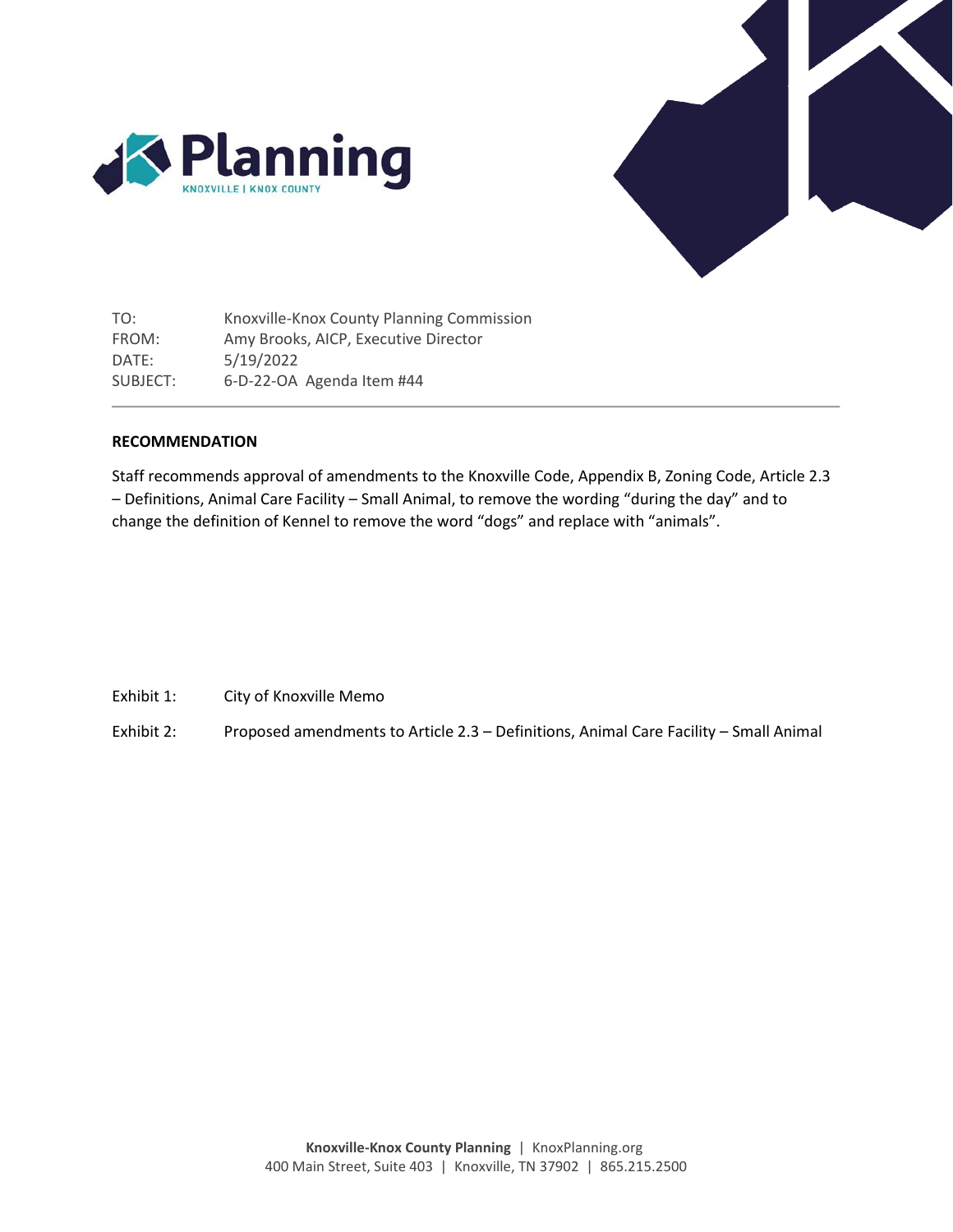

**Plans Review & Inspections Division**

## **MEMORANDUM**

| DATE:        | May 19, 2022                                                           |
|--------------|------------------------------------------------------------------------|
| TO:          | <b>Planning Staff</b>                                                  |
| <b>FROM:</b> | <b>Peter Ahrens</b><br>Director of Plans Review & Building Inspections |
| RE:          | <b>Zoning Code Amendment</b>                                           |
|              | <b>Article 2.3 Definitions</b>                                         |

**Background** The Plans Review and Inspections Department requests the following amendments to the Zoning Code of the City of Knoxville, Article 2.3 Definitions.

• The following definitions found in Article 2.3 need to be amended in order to allow for the overnight boarding of dogs in the *Animal Care Facility – Small Animal* use. The term "during the day" should be removed from the definition of *Animal Care Facility – Small Animal* so it is not limited to convalescence from veterinary office treatment. The word "dogs" should be removed and replaced with "animals" in the definition of *Kennel*. This is consistent with the definition of *Kennel* found in the City Code of Ordinances, Chapter 5 – Animals; Section 5-1 Definitions.

The Department of Plans Review and Building Inspections recommends the adoption of these amendments to Article 2.3 Definitions of the Zoning Code, as indicated in the attachment.

## **Attachments**

1) Proposed amendments to Article 2.3 Definitions.

Sincerely,

Peter Ahrens Director of Plans Review & Building Inspections 865-215-3938